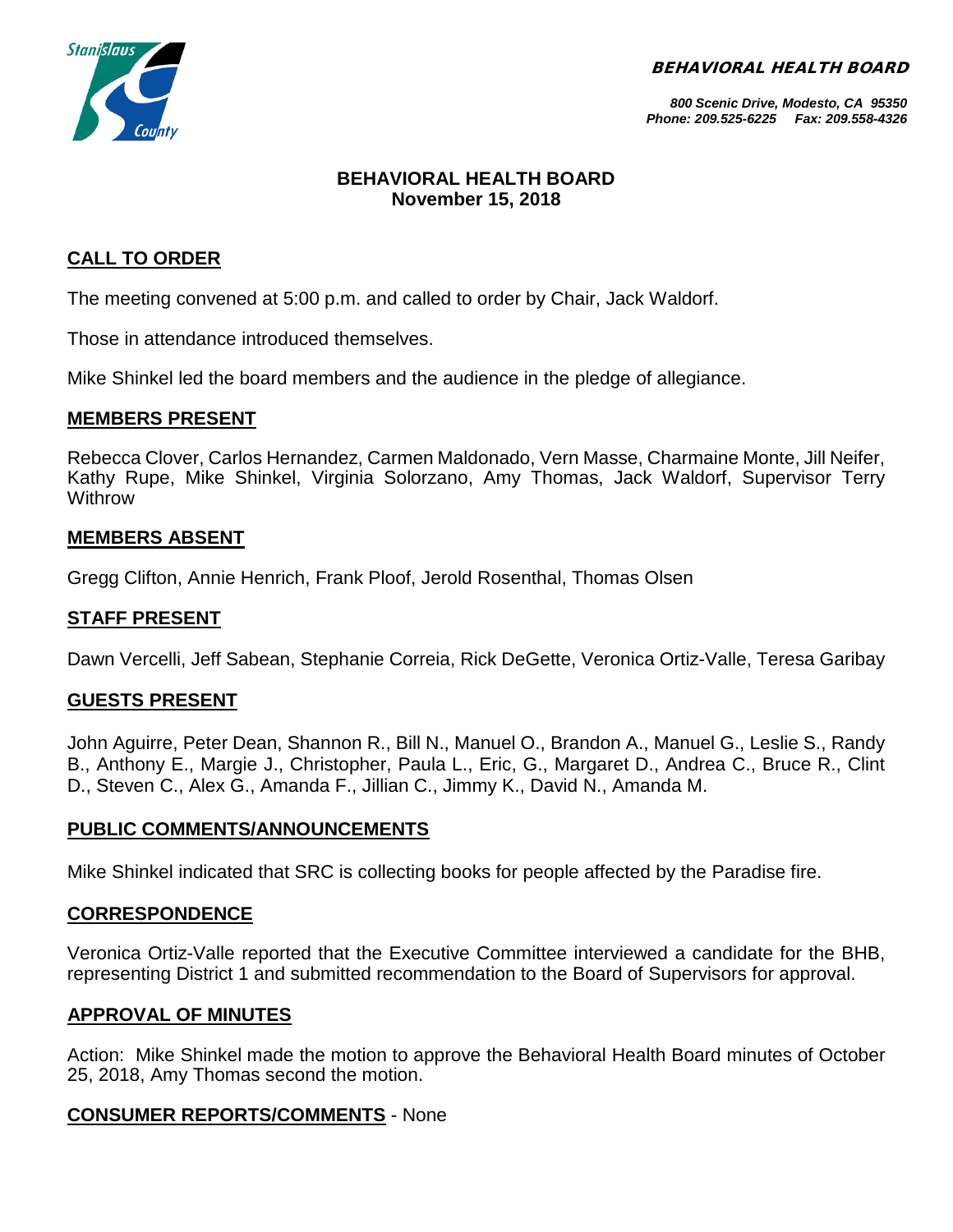# **FAMILY MEMBER REPORTS/COMMENTS** - None

# **ELECTION OF OFFICERS – BHB (Behavioral Health Board)**

Jack Waldorf presented the Slate of Officers as follows: Carlos Hernandez as Chair and Kathy Rupe as Vice-Chair. With no further recommendations, Jack made motion to close nominations. Motion to elect Carlos Hernandez as Chair and Kathy Rupe as Vice Chair was made by unanimous consent.

# **PREVENTION POSTER DISPLAYS**

Prevention art posters were displayed for the contest. BHB members judged posters for 1<sup>st</sup>, 2<sup>nd</sup>, and 3<sup>rd</sup> place winners. Winners were awarded prizes and presented on their posters.

### **BOARD OF SUPERVISORS REPORT**

Supervisor Withrow reported that the BHB Annual Report for Fiscal Year 2017-2018 was approved by the Board of Supervisors on November 6, 2018. In addition, Supervisor Withrow reported that the approval to negotiate and execute a lease and operating plan with the Housing Authority for the use of the Empire Migrant Center – Winter Shelter Project, a 60-bed facility, subject to approval by the Board of Supervisors at the CSA public hearing on November 6, 2018.

### **PRESENTATION – MHSA Innovation Projects**

Leng Power presented on MHSA Innovation Projects. The PowerPoint presentation included the following topics: Innovations definition, focus areas, purpose, funding table, timeline, and resources. Copies of the presentation was distributed.

### **COMMITTEE REPORTS**

#### Executive Committee

Jack Waldorf reported that the committee interviewed a perspective candidate for the BHB, representing District 1 and are waiting for Board of Supervisors approval. Jack conveyed that the BHB Annual Report FY2017-2018 was approved by the Board of Supervisors on November 6, 2018.

### Administrative, Fiscal Management Committee

No report.

Managed Care Committee

No report.

### Prevention and Community Education/Outreach Committee

Jill Neifer read information from a document on what recovery means.